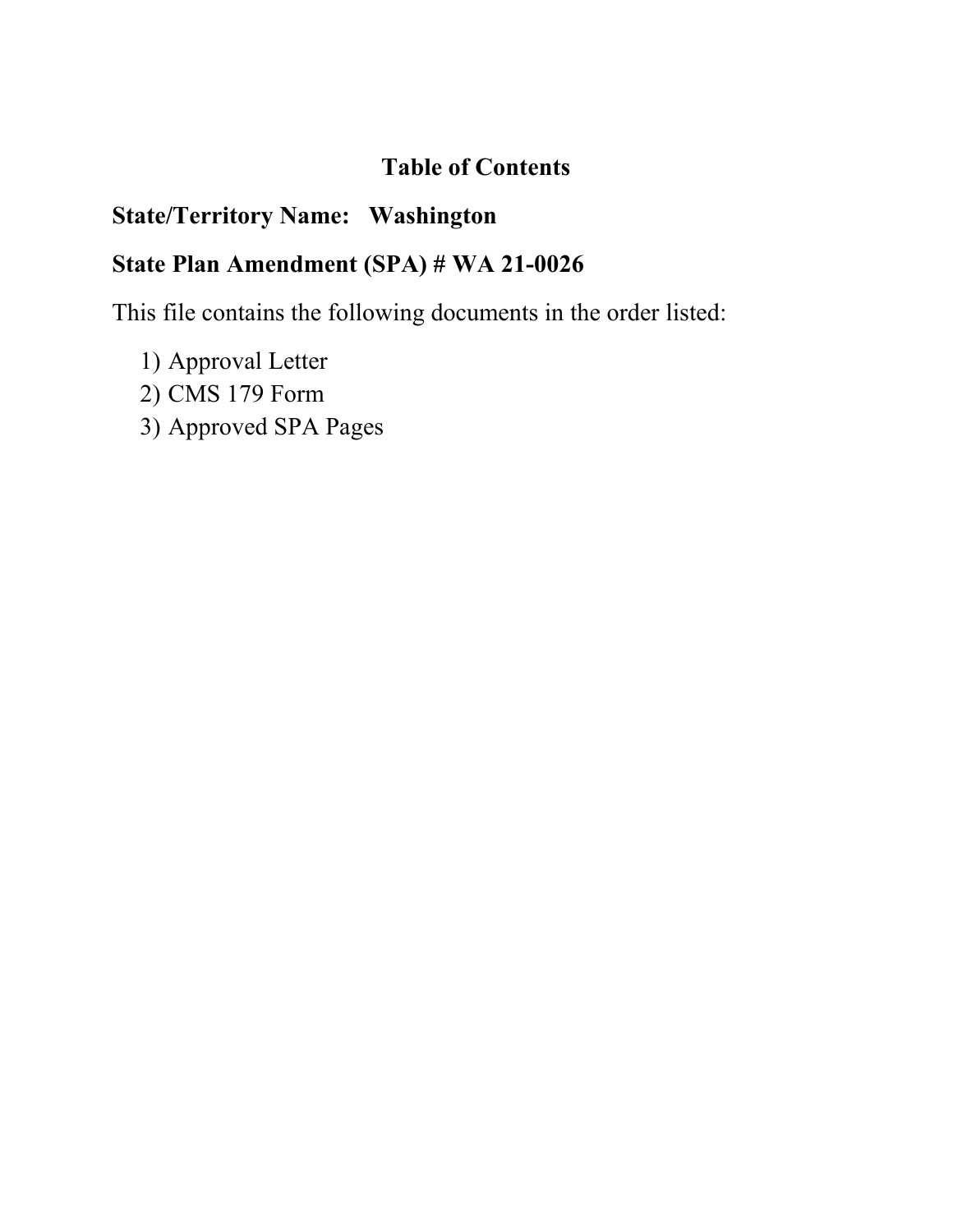DEPARTMENT OF HEALTH AND HUMAN SERVICES Centers for Medicare & Medicaid Services 7500 Security Boulevard, Mail Stop S2-26-12 Baltimore, MD 21244-1850



### **Financial Management Group**

November 15, 2021

Dr. Charissa Fotinos, Acting Medicaid Director Health Care Authority PO Box 45502 Olympia, WA 98504-5010

RE: Washington State Plan Amendment (SPA) 21-0026

Dear Ms. Fontinos:

We have reviewed the proposed amendment to Attachment 4.19-D and Attachment 4.19-B of your Medicaid state plan submitted under transmittal number (TN) 21-0026 effective for services on or after July 1, 2021. The purpose of this SPA is to increase the reimbursement rates for Individual Providers, Agency Providers, and Adult Family Homes, and raise the Nursing Facility budget dial and swing bed rates.

We conducted our review of your submittal according to the statutory requirements at sections 1902(a)(2), 1902(a)(13), 1902(a)(30), and 1903(a) of the Social Security Act. We hereby inform you that Medicaid State plan amendment 21-0026 is approved effective July 1, 2021. We are enclosing the CMS-179 and the amended plan pages.

If you have any questions, please call Tom Caughey at (517) 487-8598.

Sincerely,

Francis T. McCullough For

Rory Howe **Director** 

Enclosure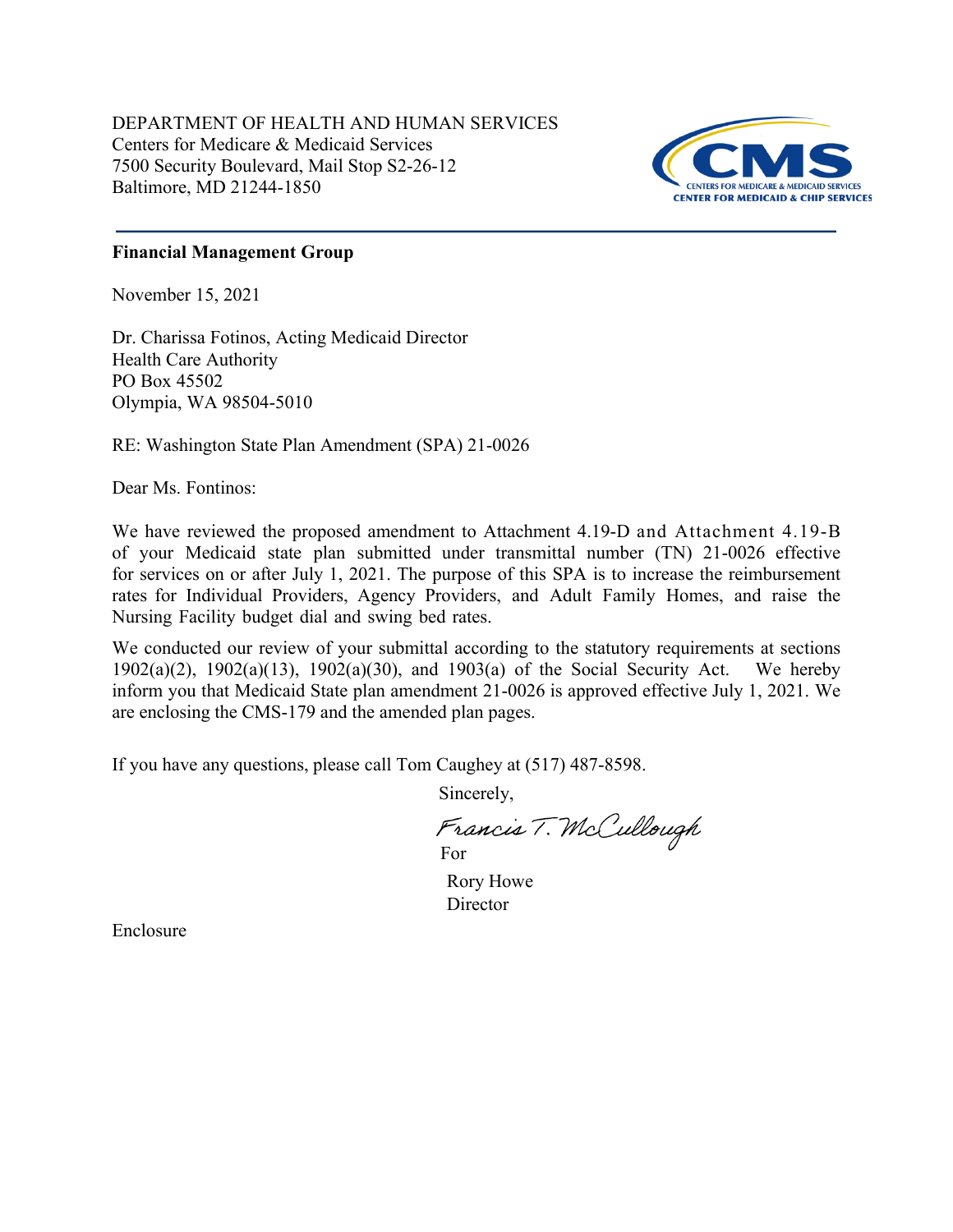| DEPARTMENT OF HEALTH AND HUMAN SERVICES<br><u>HEALTH CARE FINANCING ADMINISTRATION</u>                                                                                 |                                                                                 | <b>FORM APPROVED</b><br>OMB NO. 0938-0193 |
|------------------------------------------------------------------------------------------------------------------------------------------------------------------------|---------------------------------------------------------------------------------|-------------------------------------------|
| <b>TRANSMITTAL AND NOTICE OF APPROVAL OF</b><br><b>STATE PLAN MATERIAL</b>                                                                                             | 1. TRANSMITTAL NUMBER:<br>21-0026                                               | 2. STATE<br>Washington                    |
| <b>FOR: HEALTH CARE FINANCING ADMINISTRATION</b>                                                                                                                       | 3. PROGRAM IDENTIFICATION: TITLE XIX OF THE<br>SOCIAL SECURITY ACT (MEDICAID)   |                                           |
| TO: REGIONAL ADMINISTRATOR<br>HEALTH CARE FINANCING ADMINISTRATION<br>DEPARTMENT OF HEALTH AND HUMAN SERVICES<br>5. TYPE OF PLAN MATERIAL (Check One):                 | 4. PROPOSED EFFECTIVE DATE<br>July 1, 2021                                      |                                           |
| <b>NEW STATE PLAN</b>                                                                                                                                                  | $\Box$ AMENDMENT TO BE CONSIDERED AS NEW PLAN                                   | $\times$ AMENDMENT                        |
| COMPLETE BLOCKS 6 THRU 10 IF THIS IS AN AMENDMENT (Separate Transmittal for each amendment)                                                                            |                                                                                 |                                           |
| 6. FEDERAL STATUTE/REGULATION CITATION:                                                                                                                                | 7. FEDERAL BUDGET IMPACT:                                                       |                                           |
| 1902 of the Social Security Act                                                                                                                                        | a. FFY 2021 \$9,288,807<br>b. FFY 2022 \$42,897,748                             |                                           |
| 8. PAGE NUMBER OF THE PLAN SECTION OR ATTACHMENT:                                                                                                                      | 9. PAGE NUMBER OF THE SUPERSEDED PLAN SECTION<br>OR ATTACHMENT (If Applicable): |                                           |
| Attachment 4.19-D Part 1 pages 2, 16                                                                                                                                   |                                                                                 |                                           |
| Attachment 4.19-B page 32                                                                                                                                              | Attachment 4.19-D Part 1 pages 2, 16<br>Attachment 4.19-B page 32               |                                           |
| 10. SUBJECT OF AMENDMENT:                                                                                                                                              |                                                                                 |                                           |
| <b>Facility and Provider Rates</b>                                                                                                                                     |                                                                                 |                                           |
| 11. GOVERNOR'S REVIEW (Check One):<br>GOVERNOR'S OFFICE REPORTED NO COMMENT<br>COMMENTS OF GOVERNOR'S OFFICE ENCLOSED<br>NO REPLY RECEIVED WITHIN 45 DAYS OF SUBMITTAL | $\boxtimes$ OTHER, AS SPECIFIED: Exempt                                         |                                           |
| 12. SJGNATURE OF STATE AGENCY OFFICIAL:                                                                                                                                | 16. RETURN TO:                                                                  |                                           |
| $MDMS_c$                                                                                                                                                               | Ann Myers                                                                       |                                           |
| 13. TYPED NAME:                                                                                                                                                        | <b>Rules and Publications</b>                                                   |                                           |
| Charissa Fotinos, MD, MSc                                                                                                                                              | Division of Legal Services                                                      |                                           |
| 14. TITLE:                                                                                                                                                             | Health Care Authority                                                           |                                           |
| <b>Acting Medicaid Director</b>                                                                                                                                        | 626 8 <sup>th</sup> Ave SE MS: 42716                                            |                                           |
| 15. DATE SUBMITTED:                                                                                                                                                    | Olympia, WA 98504-2716                                                          |                                           |
| September 2, 2021                                                                                                                                                      |                                                                                 |                                           |
| FOR REGIONAL OFFICE USE ONLY                                                                                                                                           |                                                                                 |                                           |
| 17. DATE RECEIVED:<br>September 2, 2021                                                                                                                                | 18. DATE APPROVED:<br>November 15, 2021                                         |                                           |
| PLAN APPROVED - ONE COPY ATTACHED                                                                                                                                      |                                                                                 |                                           |
| 19. EFFECTIVE DATE OF APPROVED MATERIAL:<br>July 1, 2021                                                                                                               | 20. SIGNATURE OF REGIONAL OFFICIAL;<br>Francis 1. McCullough                    | For                                       |
| 21. TYPED NAME:                                                                                                                                                        | 22. TITLE:                                                                      |                                           |
| Rory Howe                                                                                                                                                              | Director, Financial Management Group                                            |                                           |
| 23. REMARKS:                                                                                                                                                           |                                                                                 |                                           |
|                                                                                                                                                                        |                                                                                 |                                           |
|                                                                                                                                                                        |                                                                                 |                                           |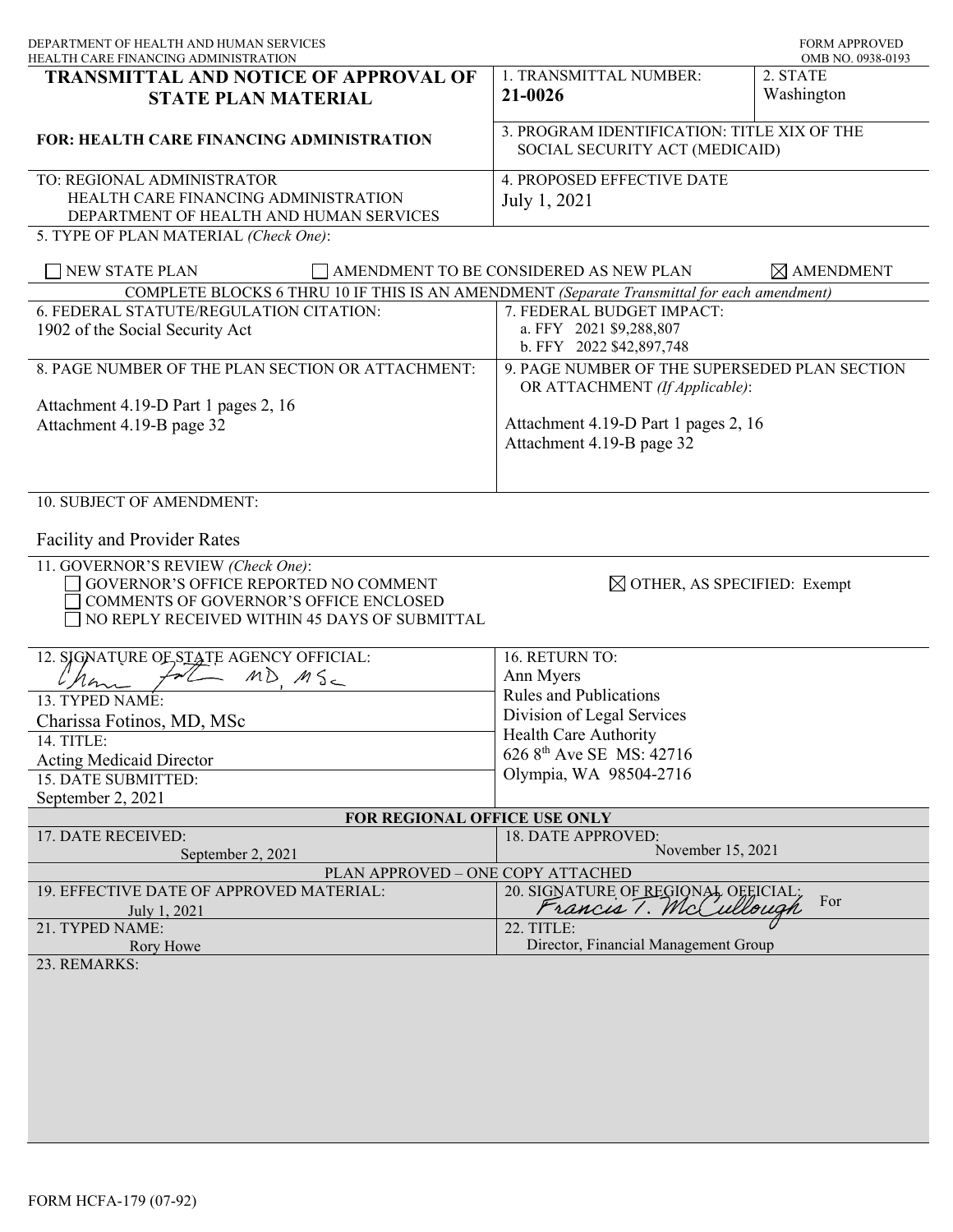#### STATE PLAN UNDER TITLE XIX OF THE SOCIAL SECURITY ACT

State WASHINGTON

#### Section II. General Provisions:

Medicaid rates for nursing facility care in Washington continue to be facility specific. Prior to rate setting, nursing facilities' costs and other reported data, such as resident days, are examined, to ensure accuracy and to determine costs allowable for rate setting. Washington is a state utilizing industry median cost data, subject to applicable limits, combined with facility-specific and regularly updated resident case mix data, to set the direct care and indirect care component. The capital rate is set using a fair market rental system. The quality enhancement is set using Centers for Medicare and Medicaid Services quality data.

A facility's Medicaid rate is a total of four component rates: 1) direct care (DC), 2) indirect care (IDC) , 3) capital (C), and 4) quality enhancement (QE).

Medicaid rates are subject to a "budget dial", under which the State is required to reduce rates for all participating nursing facilities statewide by a uniform percentage, after notice and on a prospective basis only, if the statewide average facility total rate, weighted by Medicaid resident days, approaches an overall limit for a particular state fiscal year. Under RCW 74.46.421, the statewide average payment rate for any state fiscal year (SFY) weighted by patient days shall not exceed the statewide weighted average nursing facility payment rate identified for that SFY in the biennial appropriations act (budgeted rate). After the State determines all nursing facility payment rates in accordance with chapter 74.46 RCW and chapter 388-96 WAC, it determines whether the weighted average nursing facility payment rate is equal to or likely to exceed the budgeted rate for the applicable SFY. If the weighted average nursing facility payment rate is equal to or likely to exceed the budgeted rate, then the State adjusts all nursing facility payment rates proportional to the amount by which the weighted average rate allocations would exceed the budgeted rate. Adjustments for the current SFY are made prospectively, not retrospectively and applied proportionately to each nursing facility's component rate allocation. The application of RCW 74.46.421 is termed applying the "budget dial". The budget dial supersedes all rate setting principles in chapters 74.46 RCW and 388-96 WAC.

For SFY 2022 (July 1, 2021, through June 30, 2022), the budget dial rate is \$259.84.

If any final order or final judgment, including a final order or final judgment resulting from an adjudicative proceeding or judicial review permitted by chapter 34.05 RCW would result in an increase to a nursing facility's payment rate for a prior fiscal year or years, the State shall consider whether the increased rate for that facility would result in the statewide weighted average payment rate for all facilities for such fiscal year or years to be exceeded. If the increased rate would result in the statewide average payment rate for such year or years being exceeded, the State shall increase that nursing facility's payment rate to meet the final order or judgment only to the extent that it does not result in an increase to the statewide average payment rate for all facilities.

For SFY 2020 and SFY 2021, any Medicaid payments provided to nursing facilities in response to the declared state of emergency related to COVID-19 will not be subject to the Medicaid methodology found in RCW 74.46 and will not be included in the calculation of the budget dial.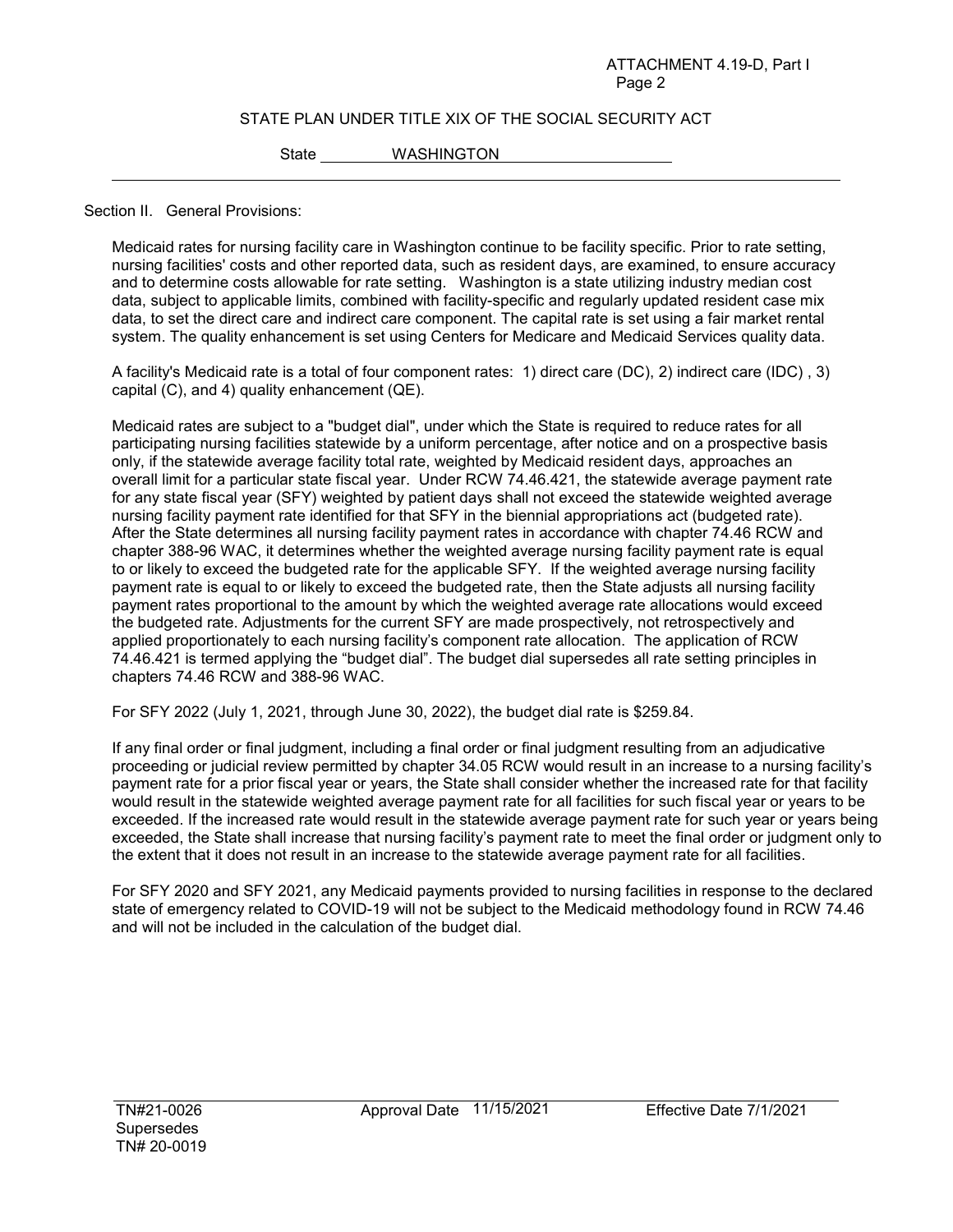#### ATTACHMENT 4.19-D, Part I Page 16

### STATE PLAN UNDER TITLE XIX OF THE SOCIAL SECURITY ACT

State WASHINGTON

### NURSING FACILITIES AND SWING BED HOSPITALS (cont.)

Section XIV. Adjustments to Prospective Rates other than for Economic Trends and Conditions, Changes in Case Mix, Fluctuation in Licensed Beds or One-Time Specific Authorizations:

The department may grant prospective rate adjustment to fund new requirements imposed by the federal government or by the department, if the department determines a rate increase is necessary in order to implement the new requirement.

Rates may be adjusted prospectively and retrospectively to correct errors or omissions on the part of the department or the facility, or to implement the final result of a provider appeal if needed, or to fund the cost of placing a nursing facility in receivership or to aid the receiver in correcting deficiencies.

Section XV. Rates for Swing Bed Hospitals:

The average rate comprising the swing bed rate for July 1, 2019, is computed by first multiplying each nursing facility's average daily rate of the preceding calendar year (2018) by the facility's approximate number of Medicaid resident days during the preceding year (2018), which yields an approximate total Medicaid payment for each facility for that calendar year.

Total payments to all Medicaid facilities for the preceding calendar year are added which yields the approximate total payment to all facilities for that year, and then the total is divided by statewide Medicaid resident days for the same year to derive a weighted average for all facilities.

The same methodology is followed annually to reset the swing bed rate, effective July 1 of each year. Effective July 1 of each year, the State follows the same methodology to reset the swing bed rate. The swing bed rate is subject to the operation of RCW 74.46.421.

The swing bed rate for SFY 2022 (July 1, 2021, through June 30, 2022) is \$232.58.